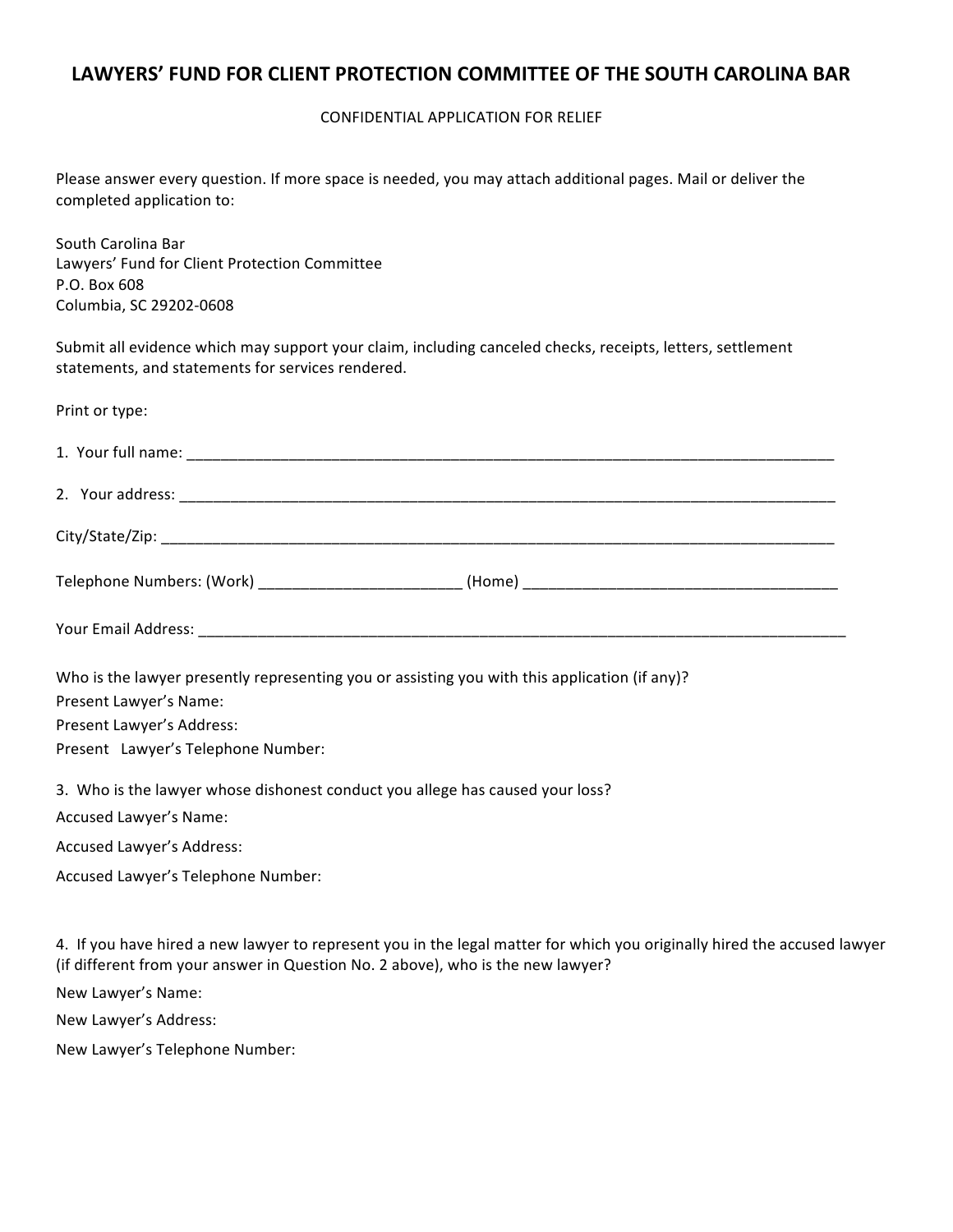### CONFIDENTIAL APPLICATION FOR RELIEF

| 5. At the time your loss occurred, were you related by blood or marriage to the accused lawyer, or a partner, associate, |
|--------------------------------------------------------------------------------------------------------------------------|
| or employee of the accused lawyer? $\bigcap$ Yes $\bigcap$ No                                                            |
|                                                                                                                          |

If yes, explain:

6. List your losses incurred as a result of the accused lawyer's alleged dishonest conduct:

| DESCRIPTION OF PROPERTY LOST (money item) | <b>VALUE</b> |
|-------------------------------------------|--------------|
|                                           |              |
|                                           |              |
|                                           |              |
|                                           |              |

7. When did you hire the accused lawyer? (Date) \_\_\_\_\_\_\_\_\_\_\_\_\_\_\_\_\_\_\_\_\_\_\_\_\_\_\_\_\_\_\_\_\_\_\_\_\_\_\_\_\_\_\_\_

8. When did the loss occur? (Date) \_\_\_\_\_\_\_\_\_\_\_\_\_\_\_\_\_\_\_\_\_\_\_\_\_\_\_\_\_\_\_\_\_\_\_\_\_\_\_\_\_\_\_\_\_\_\_\_\_\_\_\_\_\_\_\_

9. When did you discover the loss? (Date) \_\_\_\_\_\_\_\_\_\_\_\_\_\_\_\_\_\_\_\_\_\_\_\_\_\_\_\_\_\_\_\_\_\_\_\_\_\_\_\_\_\_\_\_\_\_\_\_\_\_

10. Describe the legal services the accused lawyer was hired to perform for you: (For example, will, real estate transaction, insurance claim, divorce or domestic matter, criminal case civil litigation or other):

11. Was your fee agreement in writing?  $\binom{1}{x}$  Yes  $\binom{1}{x}$  No If yes, attach a copy of the agreement

If no, describe the arrangement for payment of fees to the accused lawyer:

12. List below the amounts and dates of all payments actually made to the accused lawyer: (Attach copies of any evidence of payments and copies of billing statements you may have.)

| <b>DATE PAID</b> | <b>AMOUNT PAID</b> |
|------------------|--------------------|
|                  |                    |
|                  |                    |
|                  |                    |
|                  |                    |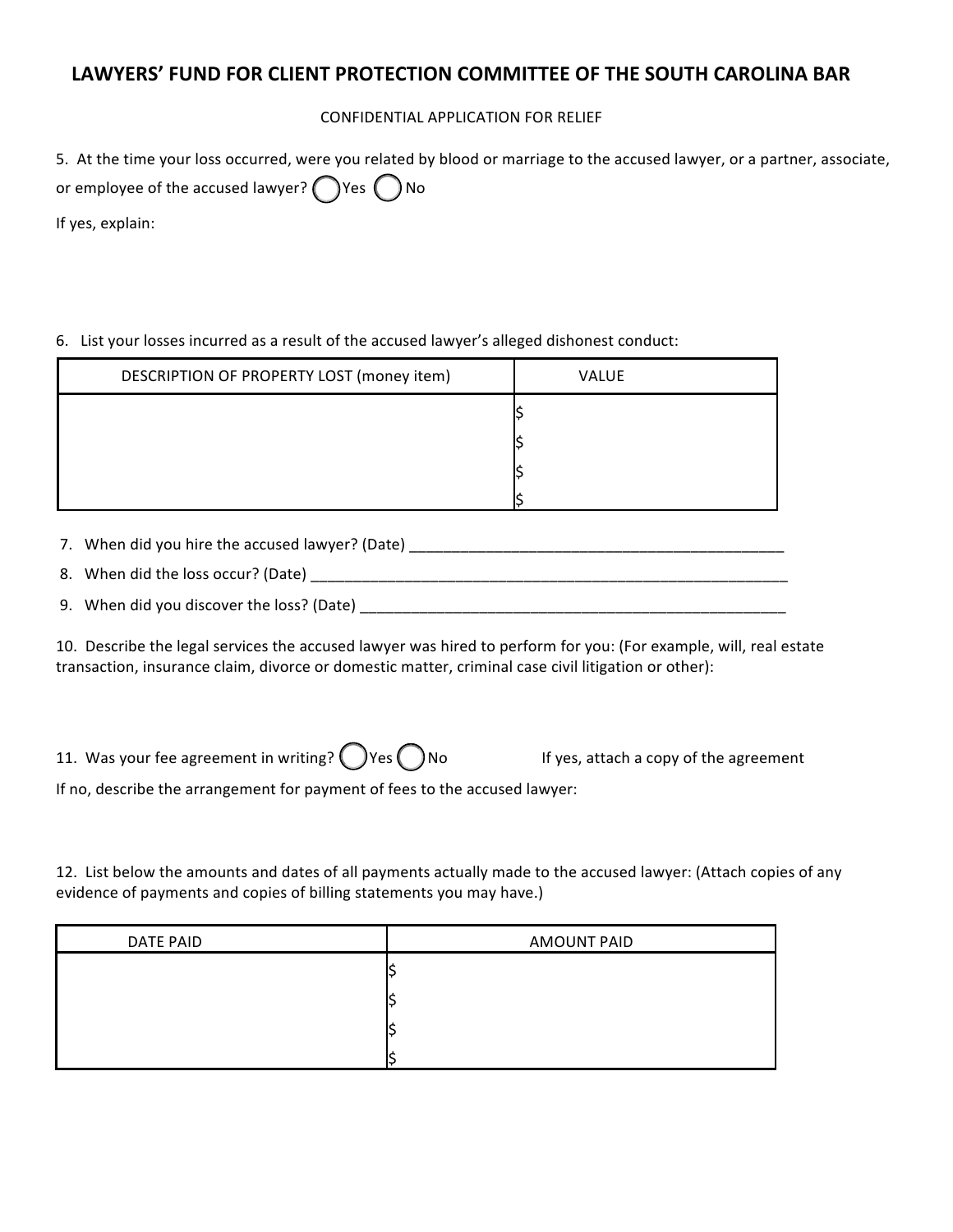CONFIDENTIAL APPLICATION FOR RELIEF

| 13. Did you pay court costs or filing fees in advance? $\bigcirc$ Yes $\bigcirc$ No |
|-------------------------------------------------------------------------------------|
| If yes, what amount? $\frac{1}{2}$                                                  |

14. Describe as best you can each time you met with the accused lawyer and what occurred at each meeting:

15. Describe as best you can each time you discussed your legal matter by telephone with the accused lawyer:

16. List all legal papers, if any, the accused lawyer prepared for you and state the case number and location of the court:

| <b>LEGAL PAPER</b> | <b>CASE NUMBER</b> | <b>COURT LOCATION</b> |
|--------------------|--------------------|-----------------------|
|                    |                    |                       |
|                    |                    |                       |
|                    |                    |                       |
|                    |                    |                       |
|                    |                    |                       |

17. Describe any court appearances the accused lawyer made for you:

18. Explain the status of your legal matter at this time: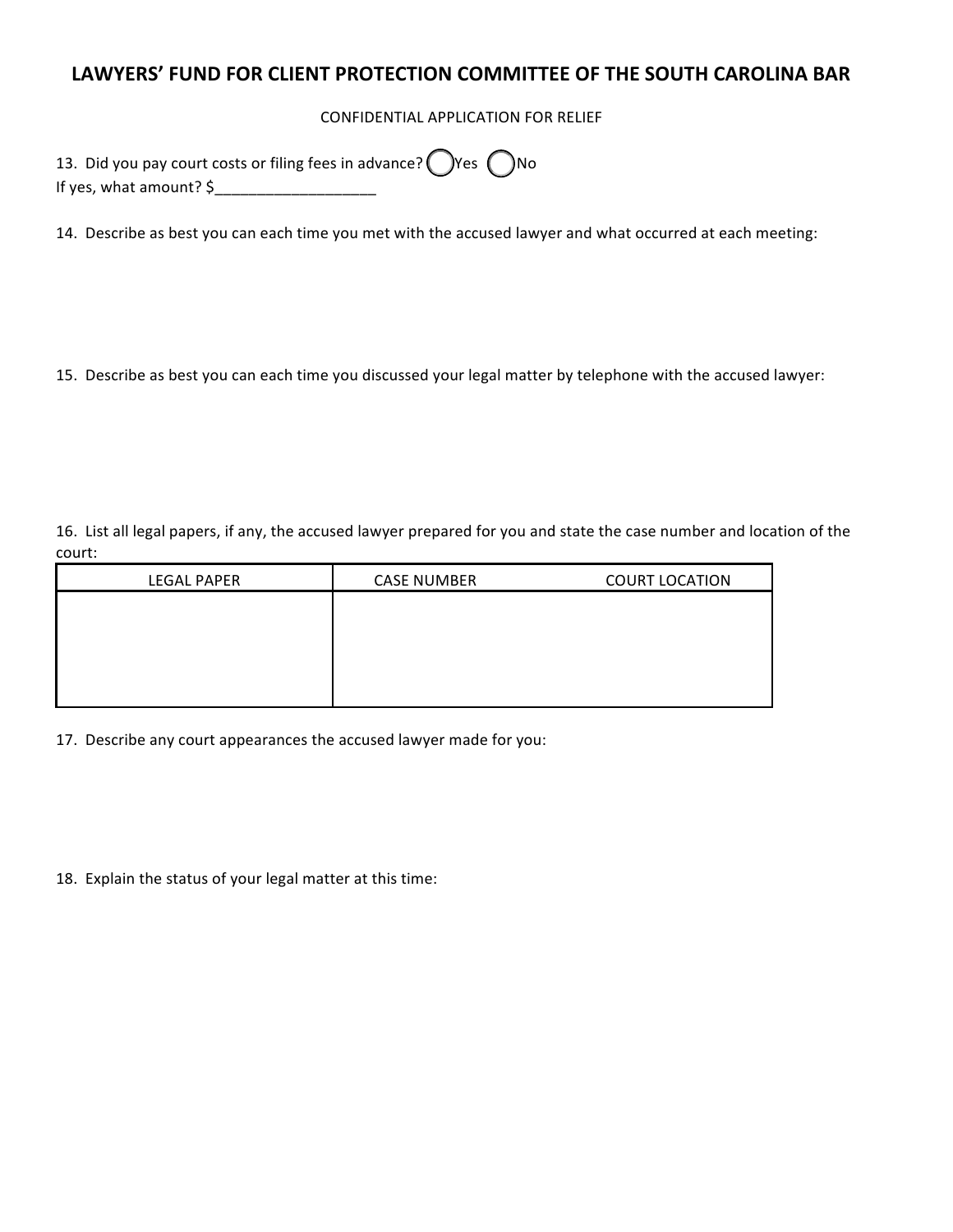#### CONFIDENTIAL APPLICATION FOR RELIEF

19. In the order it happened, provide a detailed statement of the dishonest act(s) on which your claim is based. (Attach copies of all relevant documents such as the accused lawyer's file, correspondence, court papers, canceled checks, receipts, agreements, and settlement statements):

20. List names, addresses, and telephone numbers of individuals who may have knowledge or information about your loss:

| NAME | ADDRESS | TELEPHONE# |
|------|---------|------------|
|      |         |            |
|      |         |            |
|      |         |            |
|      |         |            |
|      |         |            |
|      |         |            |
|      |         |            |
|      |         |            |
|      |         |            |
|      |         |            |

21. Describe what you have done to try to collect the amount claimed from the accused lawyer (and/or partners or associates of the accused lawyer) (for example, telephoned, wrote letters, sued, etc.) and the outcome of your attempts to collect. Attach all relevant documents: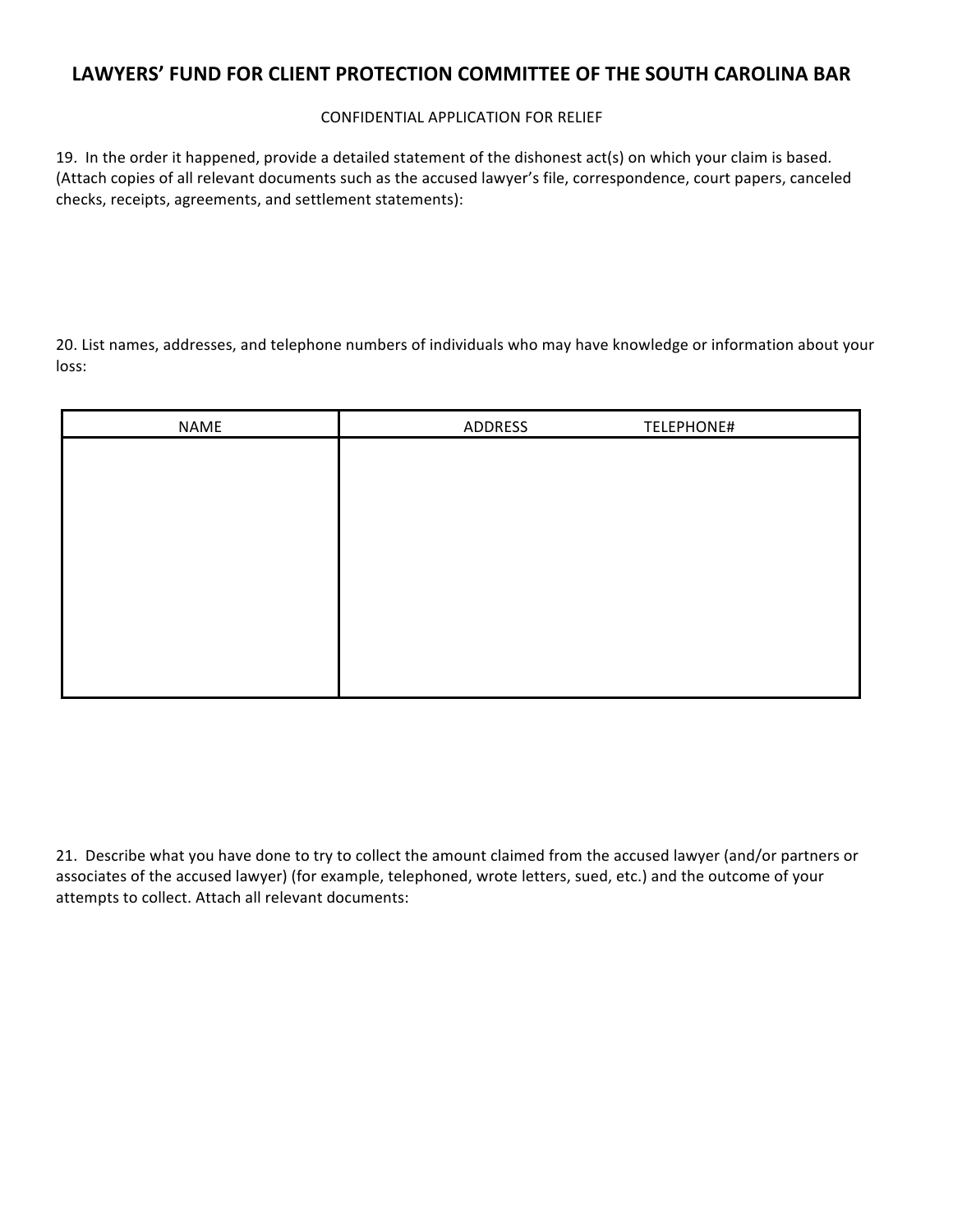#### CONFIDENTIAL APPLICATION FOR RELIEF

22. To the best of your knowledge, was or is your loss covered by insurance, indemnity, or bond? If so, provide the name, address and phone of the insurer, surety or bondsman as well as the type and extent of coverage and payments to you, if applicable:

23. Describe any civil, criminal, or disciplinary proceedings brought or to be brought against the accused lawyer based on the facts set forth in this application. Include the location and present status of any such proceeding(s), as well as your involvement and any amounts awarded to you in such proceeding(s):

24. If you have been reimbursed by anyone for any portion of your loss, indicate the amount received, the person/entity who made the payment, and the date of payment:

| 25. Has the accused lawyer acknowledged to you that your claim is valid? $\bigcirc$ Yes $\bigcirc$ No |  |
|-------------------------------------------------------------------------------------------------------|--|
| If yes, explain:                                                                                      |  |

26. How did you learn of the Lawyers' Fund for Client Protection?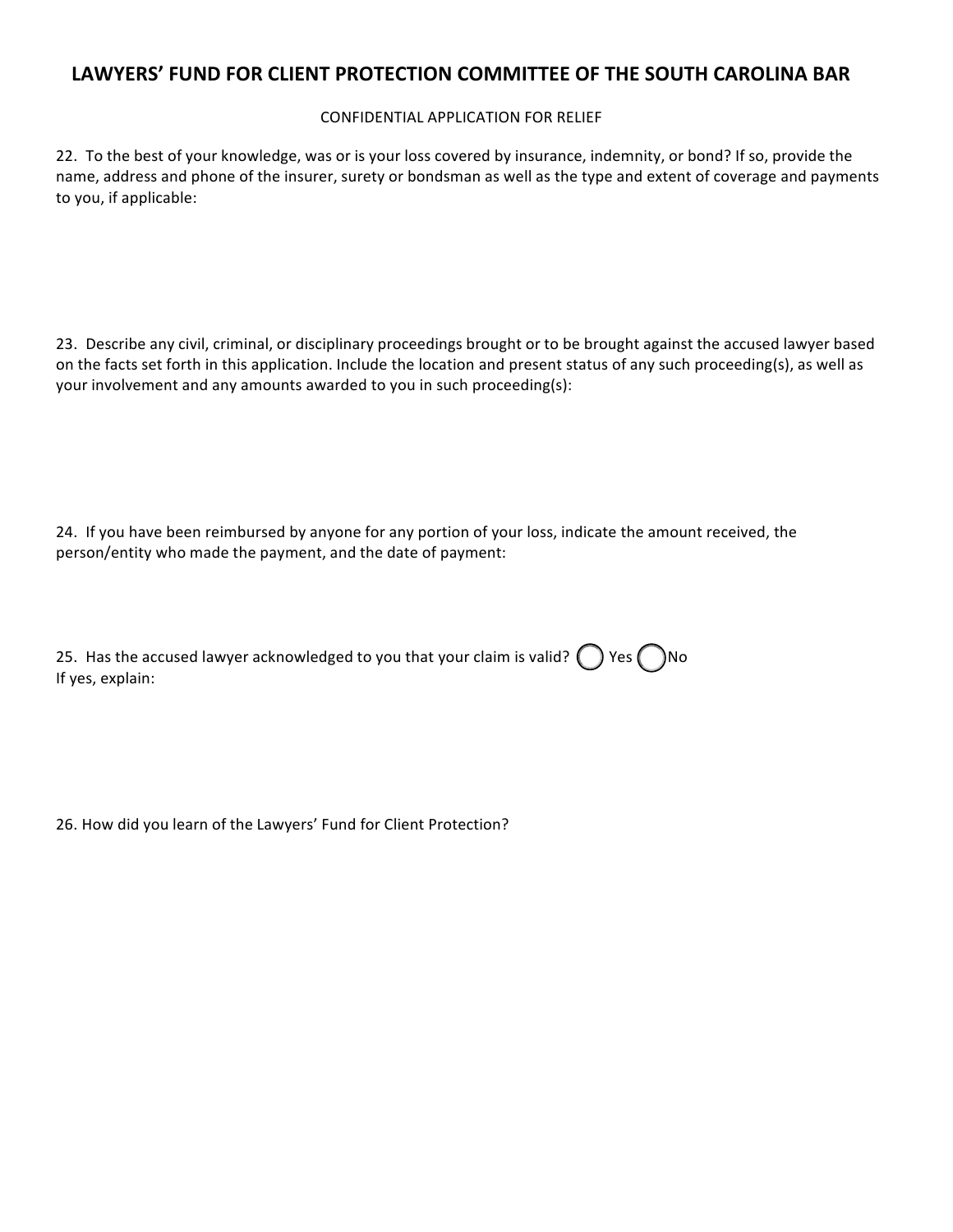#### CONFIDENTIAL APPLICATION FOR RELIEF

#### **IMPORTANT: LIMITATIONS AND AGREEMENTS**

- A. This application is executed and filed in order to induce the South Carolina Bar to process, investigate, and consider in its sole discretion the reimbursement from its Lawyers' Fund for Client Protection of all or part of the loss incurred by the Applicant as a result of the dishonest conduct of the lawyer named in this application.
- B. The Applicant understands and agrees that upon payment from the Lawyers Fund for Client Protection, the undersigned Applicant:
	- a. Transfers, assigns and sets over to the Lawyers' Fund for Client Protection of the South Carolina Bar, *pro* tanto, all of the undersigned Applicant's claims, demands, causes of action, actions, and suits against the above-named lawyer arising out of the above-described dishonest conduct upon which this application for relief is based;
	- b. Authorizes the Lawyers' Fund for Client Protection of the South Carolina Bar to prosecute all such claims, demands, causes of action, action, actions, and suits against the above-named lawyer either in the name of the undersigned Applicant or in the name of the Lawyers' Fund for Client Protection or in the name of both, as the Lawyers' Fund for Client Protection may, in sole exercise of its discretion, deem appropriate;
	- c. Agrees, that he will cooperate with the Lawyers' Fund for Client Protection in any efforts by the Lawyers' Fund for Client Protection in enforcing any claim, demand, cause of action, action or suit against the above-named lawyer;
	- d. And further agrees that all civil actions to be taken against the above-named lawyer hereunder shall be under the absolute control of the Lawyers' Fund for Client Protection Committee, and that Committee may prosecute, fail to prosecute or abandon any such claim, demand, cause of action, action, or suit against the above- named lawyer as it shall, in the exercise of its discretion and without the necessity of consent or approval of the undersigned Applicant, deem appropriate.
- C. The undersigned Applicant understands that before he receives any payment from the fund, the Applicant or his legal representative will be required to execute and deliver to the Committee a written agreement stating that in the event the reimbursed Applicant or his estate should ever receive any restitution from the lawyer or the estate of the lawyer named above, the reimbursed Applicant shall agree to repay to the fund (up to the original reimbursement from the fund) that amount by which the original reimbursement from the fund plus the present restitution from the lawyer or his estate exceeds the reimbursed Applicant's actual loss, as that actual loss is or was determined by the Committee.
- D. In establishing the Lawyers' Fund for Client Protection, the South Carolina Bar did not create, nor acknowledge any legal responsibility for the acts of individual lawyers in the practice of law. All reimbursements of losses of the Lawyers' Fund for Client Protection shall be a matter of grace in the sole discretion of the committee administering the Fund and not a matter of right. No client or member of the public shall have any right in the Lawyers' Fund for Client Protection as a third party beneficiary or **otherwise.**